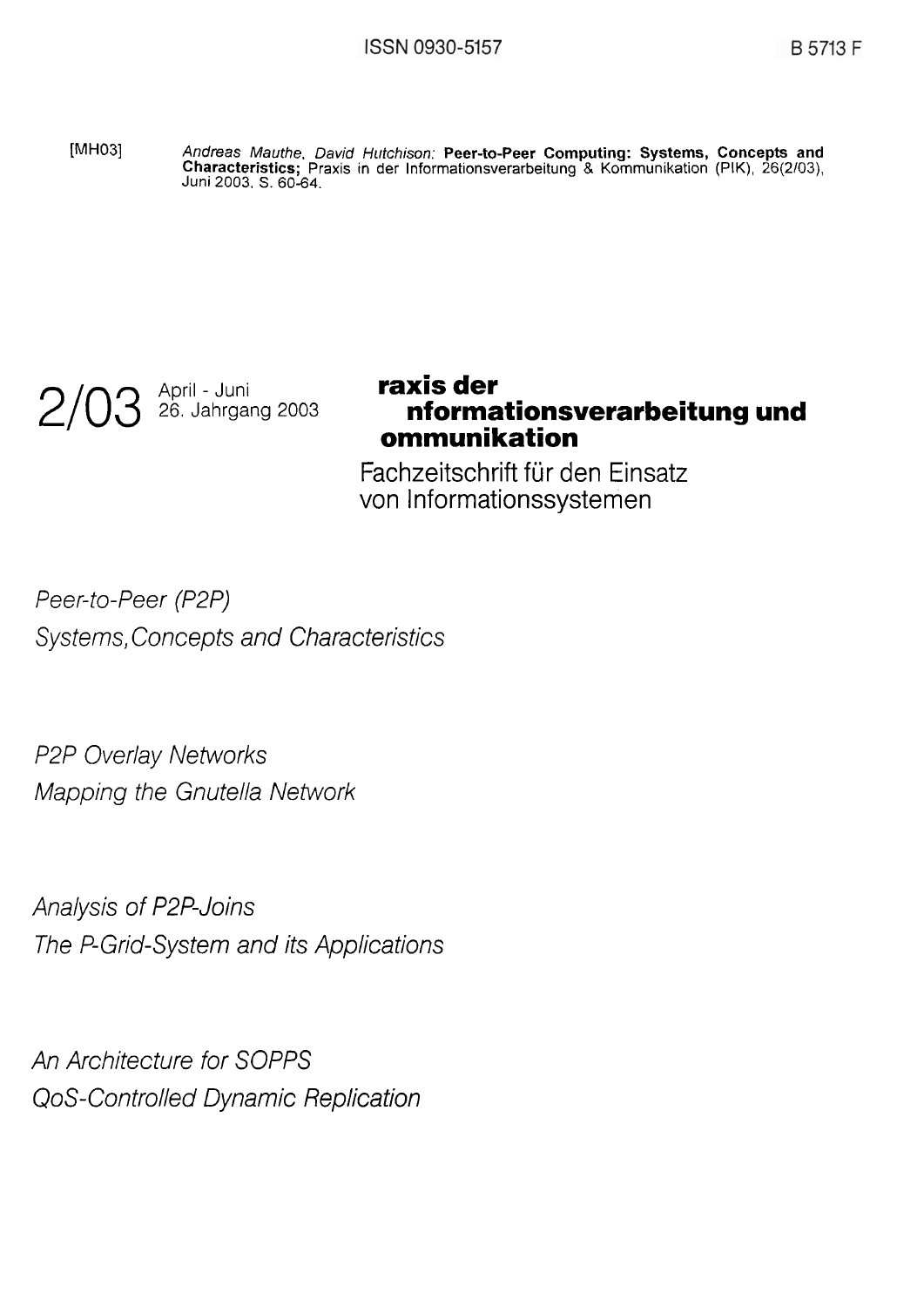### **Peer-to-Peer Computing: Systems, Concepts and Characteristics**

Andreas Mauthe, David Hutchison Computing Department Lancaster University Lancaster **LA1** 4YR UK Email: (andreas, dh)@comp.lancs.ac.uk

**Abstract:** Peer-to-peer is a technology concept applied at different levels of the systerns architecture. Its main characteristics are direct interaction and data exchange between peer systems. It is the basis for decentralised distributed computing. The concept is widely deployed in different contexts and no formal definition exists. This paper gives an overview of the different areas peer-to-peer technology is used and introduces the main characteristics of peer-to-peer systems. It also discusses the issues and problerns encountered when deploying peer-to-peer technology.

## **1 lntroduction**

Peer-to-peer (P2P) has become a buzzword that subsumes concepts used in communication technologies, distributed system models, applications, platforms, etc [1][2]. It is not a particular initiative, nor architecture or specific technology; it rather describes a set of concepts and rnechanisms for decentralised distributed computing and direct peer-to-peer information and data interchange. Peerto-peer rnechanisms can be found at different level of the system architecture. Most prominent at present are peer-to-peer applications for content and inforrnation exchange in the lnternet such as Napster, Gnutella and eDonkey [1][2] [4][5].

Although the terrn peer-to-peer refers to a nurnber of generic ideas and mechanisms, the idea of peerto-peer is applied in different contexts and hence peer-to-peer systems do not necessarily have many characteristics in comrnon; neither do they have to adhere to a determined set of attributes. A formal definition of peer-to-peer computing does not exist. However, there are features many peer-to-peer systems share (such as the lack of a fixed hierarchical client server relationship, the autonomy of the peering (sub)-systems, the fact that they have independent lifetirnes, and the direct inforrnation exchange between peers). The peering structure allows resource sharing between the participating entities. Resources in this context can be computational resources (such as processing cycle, bandwidth or storage space) and data resources (e.g. content files).

The peer-to-peer technology can help to reduce system costs and allows cost sharing by using existing infrastructures and bundling resources from different sites. Resource aggregation adds value beyond the rnere accumulation of resources. Peer-to-peer systems are for instance more resilient because of their distributed and non-hierarchical nature. Peer-to-peer technology and its potential is still being discussed (cf. [I] [6]). However, there is a clear indication that peer-to-peer technology can have considerable impact on applications and distributed systems.

Although the concept of peer-to-peer has been around for a long time (e.g. it has been used in the lnternet since its invention) only with the advent of peer-to-peer applications it gained a larger visibility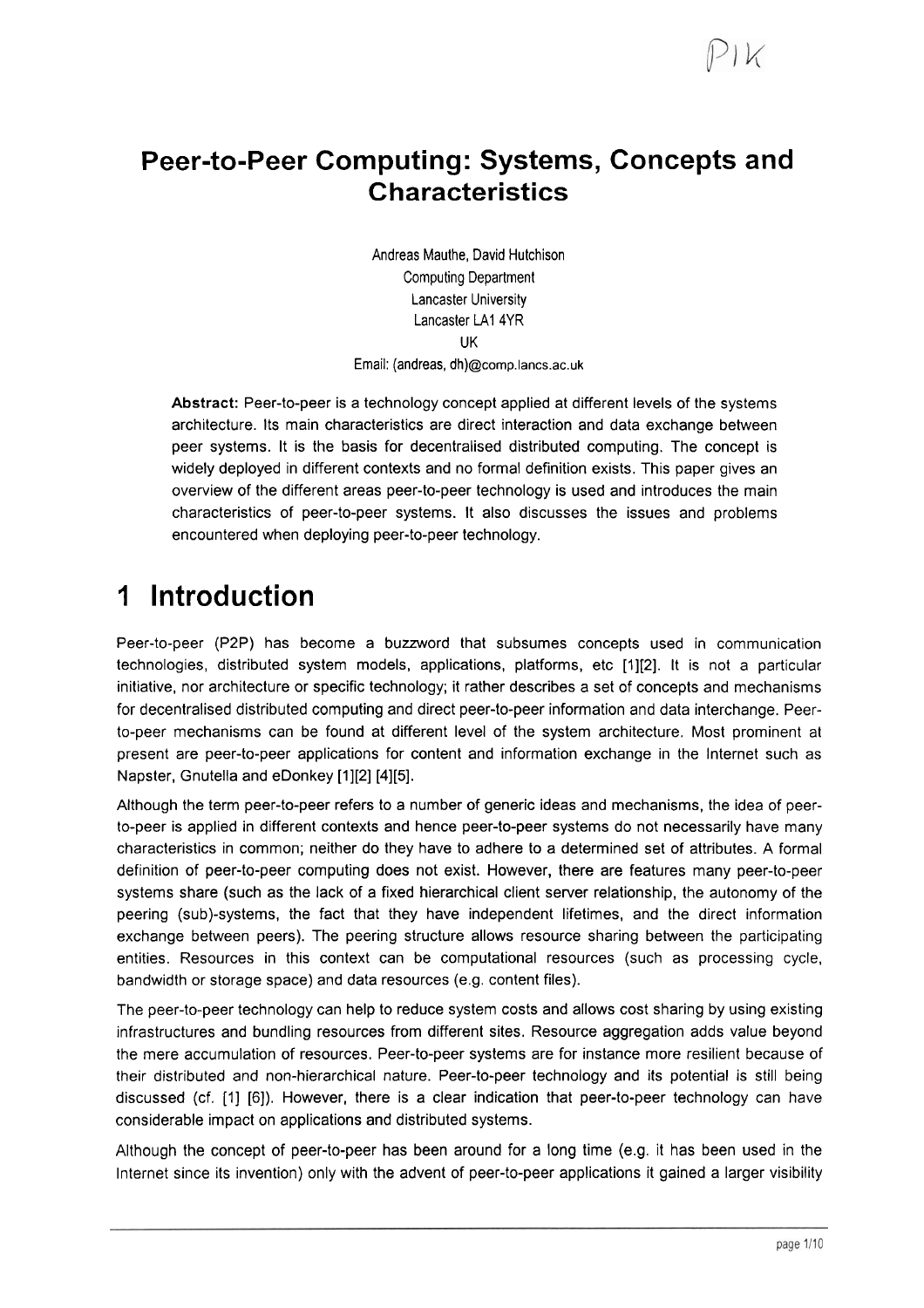and became more widely known. Therefore peer-to-peer is very often associated with applications more than with technical concepts.

In the following peer-to-peer computing is discussed and structured according to the different areas of peer-to-peer concepts are applied in. Subsequently the characteristics of peer-to-peer computing are discussed. This discussion states the characteristics that are regarded as the key features of peer-topeer systems.

### **2 Peer-to-Peer Areas**

-

The areas the concept of peer-to-peer is currently most heavily used is file and content sharing, collaboration support, distributed computing, communication and platforms. It can be found in methods, algorithms and communication schemes.

#### **2.1 Peer-to-Peer File and Content Sharing Applications**

Among the systems that feature most prominent in the peer-to-peer domain are user applications running on top (or at the edge) of the lnternet allowing a large group of users to interact and share resources. Most popular are file or content sharing applications such as Napster, Gnutella, Mojo Nation, eDonkey and Freenet. Napster was the first major system enabling the direct exchange and sharing of content. While the actual exchange of content in Napster is between peers, the discovery of the peers, however, is highly centralised (i.e. it is stored in a central directory) [2][4].

Gnutella provides a purely distributed file sharing solution without a central node. In the strict sense Gnutella is not an application but a protocol used to search for and share files. To find content and other peers a user has to know the IP address of at least one other Gnutella node<sup>1</sup>. A node issues a query for a file by sending it to all other nodes known to it. If a node cannot serve a request it can forward it to other nodes. The query travels the Gnutella network until the file has been found or its time-to-live has been reached [1][4]. Effectively this discovery mechanism floods the network, which can cause scalability problems (although no major incidences have been reported so far). Another issue in Gnutella is free riders, i.e. users that do not contribute but just take content from other users. This has been confirmed in a study where measurements showed that 66% of the users do not offer any content at all and 73% offer less than 11 files for download [7].

Mojo Nation is a peer-to-peer content exchange application that introduces a virtual currency (so called Mojos) to counter free riders. This currency is also used as incentive to contribute resources (such as storage space and content). The peers in Mojo Nation can have different roles, i.e. Block Server (provides storage), Content Tracker (content search services), Publishing Agent (content publishing service), and Relay Service (forwarding service). The content is split into blocks and distributed throughout the Mojo Network. Hence, a block Server only hosts part of the content but not the entire file  $[8]$ .

Another popular file sharing system is eDonkey. The special feature of eDonkey is that it identifies the files using an MD4 based hash value and the file size. This method allows identifying files with the same content but slightly different names. It also enables the download of the content from different source files and hence increasing the net download rate [5][9].

Freenet is also a filel content sharing system. The primary goal of Freenet is to make its use completely anonymous. Neither the users requesting nor those placing files in Freenet can be

 $1$  Other Gnutela nodes are published on a Web site. Hence there is an important component that does not use peer-to-peer technology within the context of Gnutella.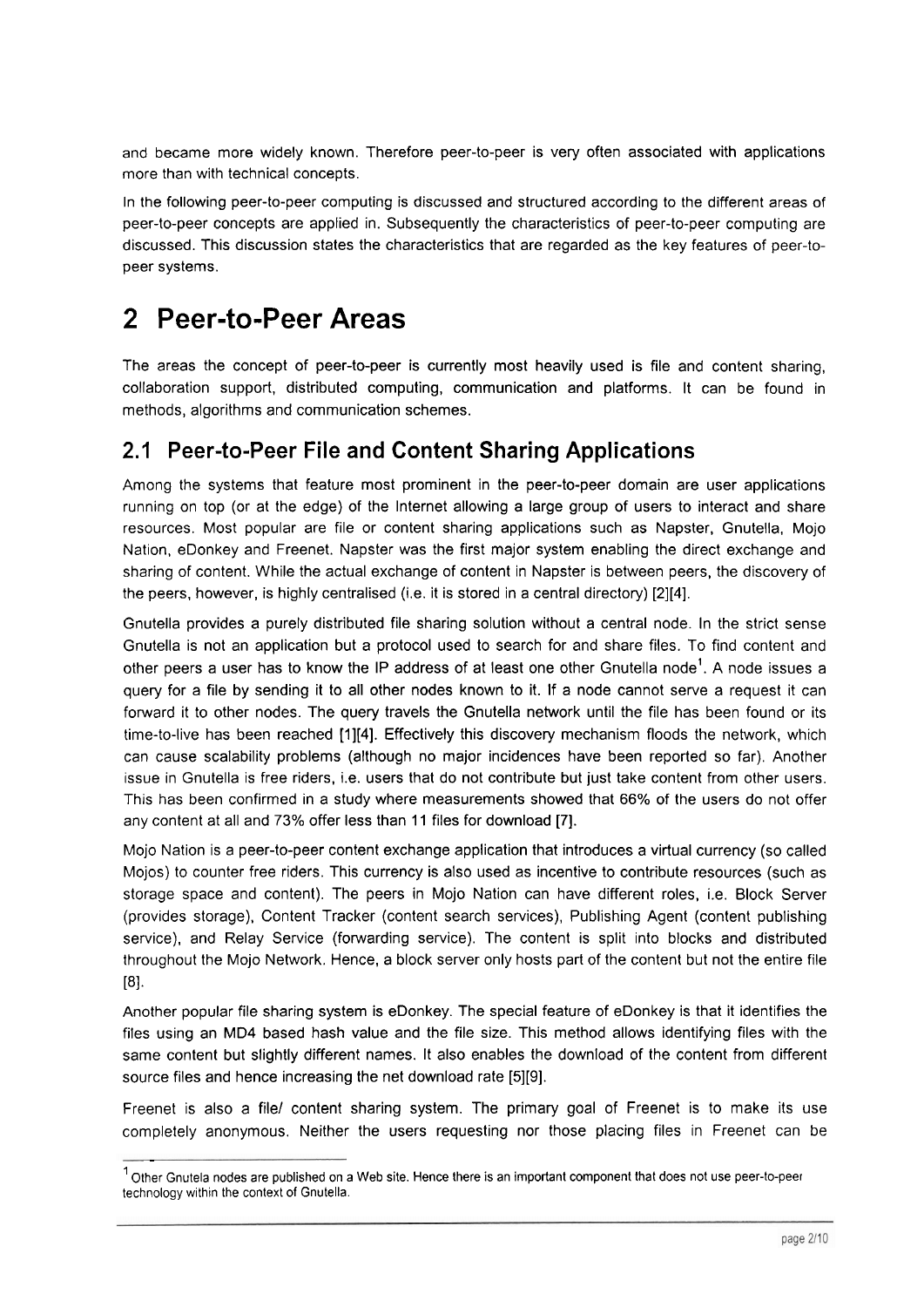identified. Further, an operator of a Freenet node is not able to determine what data is stored on its local disk. Freenet is completely decentralised and represents peer-to-peer in its purest form [1].

#### **2.2 Collaboration Support**

Peer-to-peer collaboration and communication support is provided by systems such as Centrespan, Jabber, AIMster, Magi and Groove. These systems allow collaboration between users without the use of a messaging server. The simplest systems are only used for the exchange of messages. More sophisticated systems also allow joint authoring of documents, graphics, slides, etc. Games using peer-to-peer technology are also regarded as collaborative application since they also support interaction amongst users.

Groove is a system that provides a variety of applications for communication, content sharing (files, images and contact data), and collaboration (i.e. group calendaring, collaborative editing and drawing, and collaborative Web browsing) [IO].

Magi is a peer-to-peer infrastructure platform that supports the implementation of secure, crossplatform collaborative systems. The core services of Magi include a Communication Service, an Event Service, a Buddy Manager and an Access Controller. It relies on DNS (Domain Name System) as a directory for the 1P addresses of the Magi instances [I].

In general, events and message exchange taking place in a peer-to-peer collaborative system are relayed instantly to all other members of the peer-to-peer group. lssues to be considered are fault tolerante and real-time constraints. The former is linked to reliable group communication whereas the latter refers to interaction constrains. Group and multipeer communications research have actually addressed these problems in the mid 1990s already [11].

Collaborative peer-to-peer systems share the problem of locating and addressing peers (respectively the peer-to-peer group) with all other peer-to-peer application areas. In contrast to the others, however, communication here is mostly synchronous amongst an identifiable group (although specific users might remain anonymous). Hence the addressing problem is related to addressing issues in group and multicast communication.

### **2.3 Distributed Computing**

A distributed system has been defined as a computer system in which several interconnected computers share the computing tasks assigned to the system as a single entity [12]. Such systems are for instance clusters or the GRID. Generally, systems that aggregate resources from a number of networked computers to achieve better processing and scalability benefit most from using peer-to-peer technology. However, while the resource usage in this case is peer-to-peer, there is very often a central instance that manages and CO-ordinates the computational process.

A prerequisite for distribute computing is that tasks can be split into sub-tasks, which can be processed independently from each other. Interaction between peer systems processing sub-tasks should be kept to a minimum. Suitable processes are Single-Process-Multiple-Data and multiprogramming problems. Such problems can be found within science (physics, biotechnology) and finance where computation intensive calculations have to be carried out [I].

One of the most popular distributed computing applications is SETIQhome, a project that aims to find prove of extraterrestrial intelligence [13][14]. Computers connected to the SETI@HOME system process data collected from a radio telescope. Their task is to find and identify any possible signals from intelligent populations outside the solar system. A database server controls the operations; the peers operate effectively as clients that get their jobs from this server. Hence peers in the context of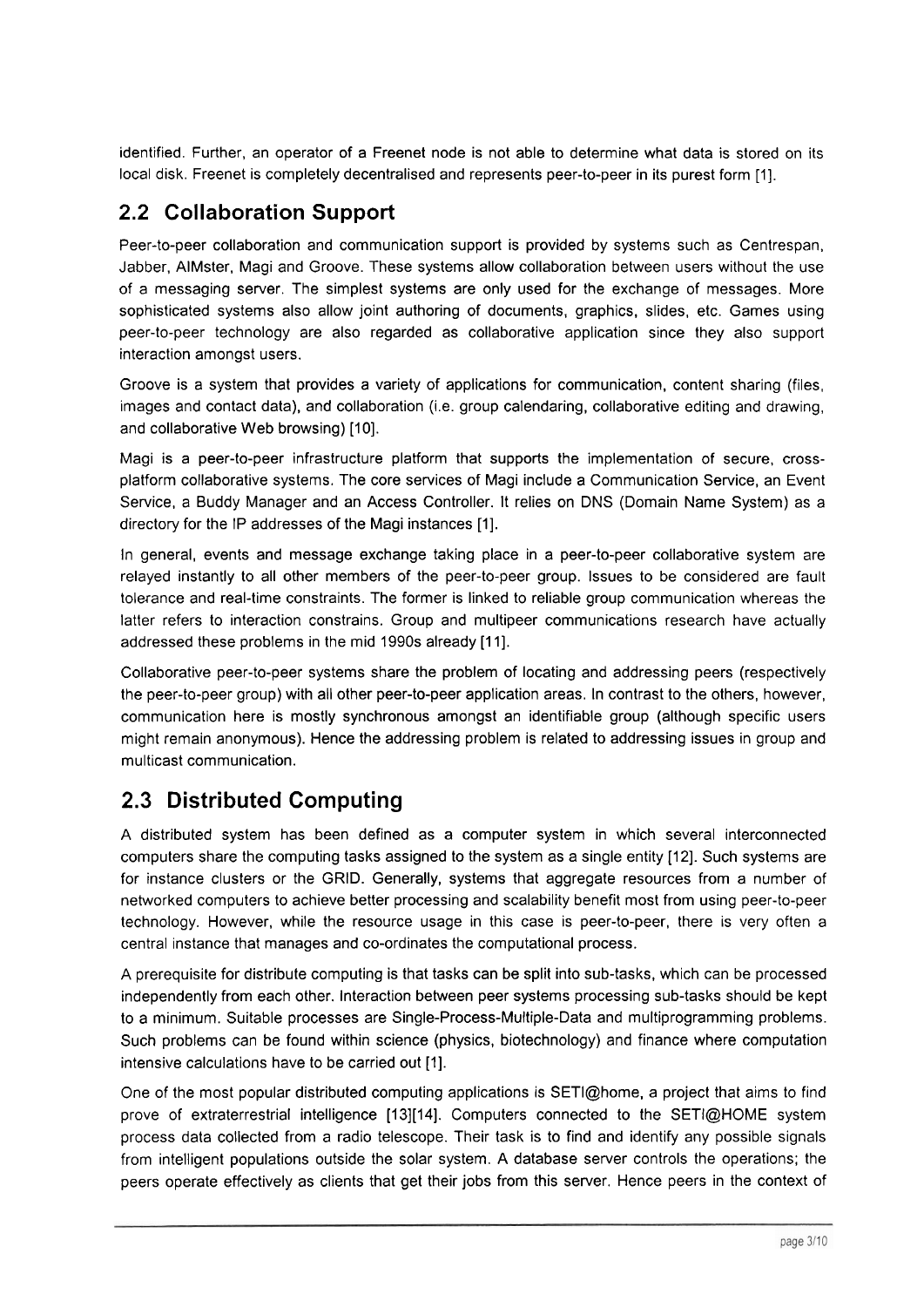this project refer to computing systems that make their resources available to others but that are still centrally controlled.

#### **2.4 Platforms**

There is an increasing trend away from native operating systems towards middleware platforms as application hosting environments (such as Java Virtual Machine or Web browsers). These platforms provide a largely operating system independent development environment and also offer high-level functions to system developers. Some of these platforms provide peer-to-peer support and use peerto-peer mechanisms. Peer-to-peer components used in this context are for instance naming, discovery, communication, security and resource aggregation.

The two most comprehensive platforms supporting peer-to-peer at present are Sun's JXTA [15][16] and Microsoft's .NET [17]. JXTA can be considered as successor of Jini, an early attempt of Sun to introduce the concept of peer-to-peer platform. It provides an Open general-purpose network programming and computing platform for distributed applications running on a variety of devices (including handheld, set-top boxes, special household equipment, etc.). It takes a layered approach and provides basic mechanisms as well as higher-level services. The three components associated with JXTA are JXTA Core, JXTA Services and JXTA applications. The services include discovery, authentication and management. A more high-level service is the Content Management Service that allows JXTA applications to share, retrieve and transfer content within peer groups. Further services are naming, routing<sup>2</sup> and indexing. JXTA provides some applications such as the command line interface JXTA Shell and InstantP2P (which gives chat capabilities).

The second major platform using peer-to-peer technology is MS .Net. The goal of .Net is to enable Users of multiple devices (from relatively powerful PC to mobile devices) to access Web services using existing Web standards and protocols such as XML (Extensible Markup Language), SOAP (Simple Object Access Protocol), UDDl (Universal Description Discovery and Integration protocol) and WSDL (Web Services Definition Language). A central design goal of .Net is the de-componentisation and decentralisation of distributed services. Service discovery is done through UDDl whereas the service itself can then be accessed as Web services. MS .Net is not a pure peer-to-peer platform but incorporates some of the principles and concepts of peer-to-peer computing in its design.

#### **2.5 Communication**

Peer-to-peer communication issues arise in various contexts. Communication is for instance an inherent aspect of every distributed application. The challenge here is to deal with the problems associated with the dynamic nature of the peering entities.

Within communication itself peer-to-peer technology is a relatively old concept. Network topologies where the nodes are connected directly (i.e. meshed topologies and one-to-one connections) have always been part of communication infrastructures. Flooding or network broadcast are also technologies that support the communication in an anonymous peer group. Network multicast is another peer-to-peer communication mechanism where the user group is known. Group communication and multipeer communication models apply peer-to-peer principles at the transport layer [11].

In order to provide communication support to peer-to-peer applications one issue is addressing and routing. This should work for highly dynamic groups and also guarantee some degree of anonymity.

<sup>&</sup>lt;sup>2</sup> Note, there is no support for request propagation, requests are sent directly to other peers.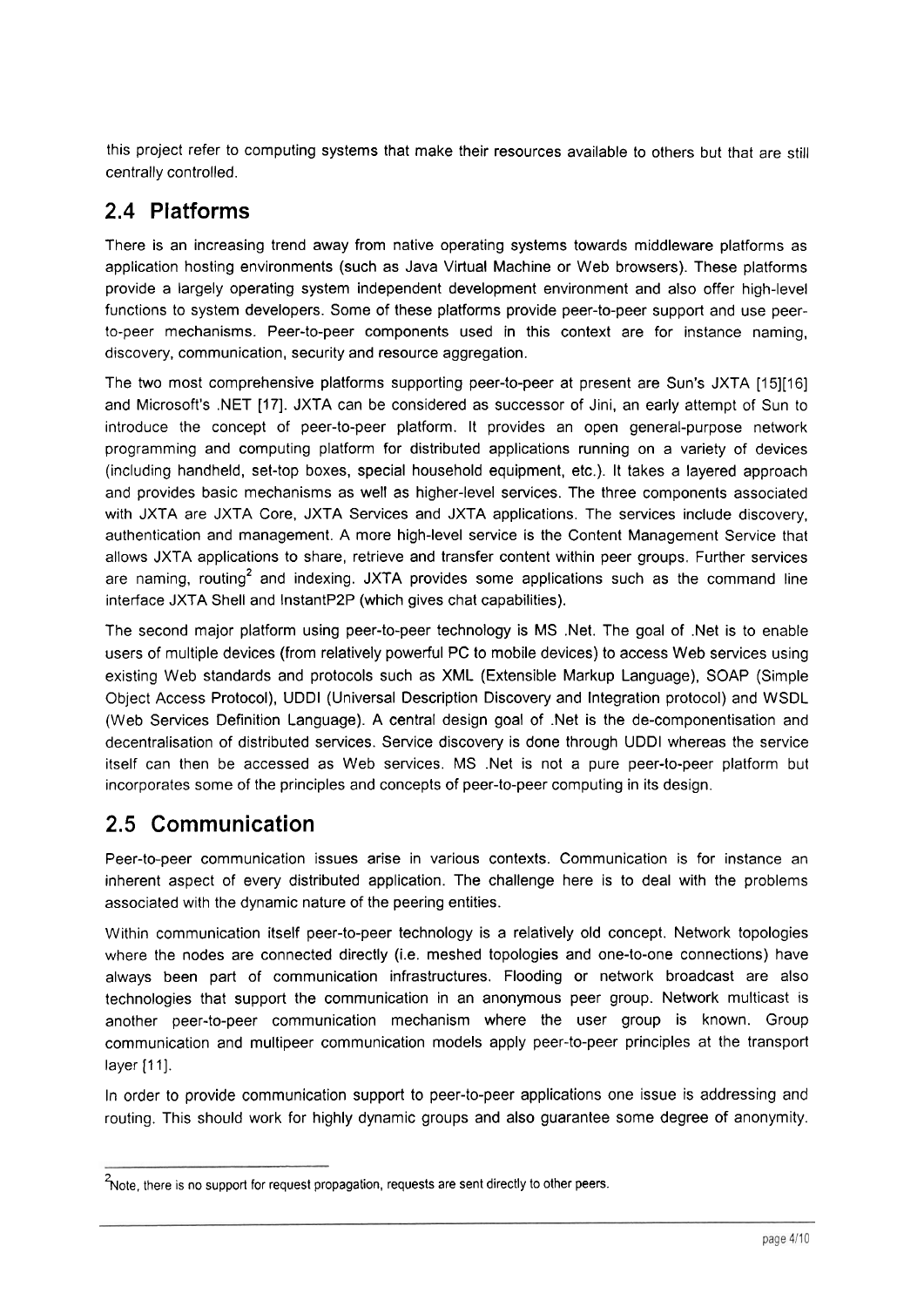Concepts such as document routing and custom naming have been proposed in this context but are limited to certain application areas.

### **3 Peer-to-Peer Characteristics, Concepts and Mechanisms**

Peer-to-peer is not a well-defined and unambiguously used term. Though, definitions for specific areas have been proposed they usual do not Cover all aspects conventionally subsumed under the notion peer-to-peer. For instance Shirkey defines peer-to-peer as a class of applications that takes advantage of resources (such as storage, processing cycles, human presence) at the edges of the lnternet (in [18]). This definition concentrates on the application aspect and therefore does not include concepts that are used within another context.

Peer-to-peer should be regarded as a set of concepts and mechanisms that enable distributed, decentralised computing. Systems that share characteristics associated with the peer-to-peer concept are therefore called peer-to-peer systems. As in the case with family resemblance, any two systems might not have anything in common. However, they still belong to a group that shares (as a group) enough features to consider them peer-to-peer system<sup>3</sup>. In the following a number of characteristics are discussed that are conventionally attributed to peer-to-peer systems. This does not imply that every peer-to-peer system has to comply with a fixed number or certain (sub-)set of these characteristics. They are general features that can be used to identify peer-to-peer systems.

### **3.1 Structural Characteristics**

One of the major concepts of peer-to-peer computing is decentralisation. This includes distributed storage, processing, information sharing, etc. Even control information can be held in a distributed manner rather than centrally. The advantage of decentralisation is an increased extensibility, higher system availability and improved resilience. On an application level decentralisation can also imply a transferral of ownership and control (of data, information and computational resources) to the application users. However, there are also problems related to this property. In a completely decentralised and dynamic system it is difficult to get or maintain a global view of the system state. Also, the system also does not necessarily behave in a deterministic way. Depending on the number and kind of peers within the group certain request might be answered but this cannot be guaranteed. Another problem is how to join such a group and how to get to know the other peer group members. Further, interoperability between heterogeneous systems is a problem since they have different characteristics and might even haven different interfaces or use different protocols.

Peer-to-peer systems are said to be inherently scalable since bottlenecks caused by central instances or Servers are largely avoided. The system scalability is usually restricted by the amount of centralised operations necessary. However, a larger number of control messages to CO-ordinate the different peer instances might limit the scalability of a peer-to-peer system as well. Hence, it is proposed to use the term extensibility in this context since certain precautions have to be taken to scale up the number of peers (e.g. intelligent search and message distribution mechanisms have to be used to avoid flooding). However, even if central management and CO-ordination is required this can be limited to a welldefined set of operations. Thus, systems can potentially grow very large since resources can be added

<sup>&</sup>lt;sup>3</sup> In another context this problem has been philosophically investigated for instance by Ludwig Wittgenstein [19]. It should not be considered a weakness of a System or terminology if no accurate classification using a Set of non-ambiguous crileria can be given. This rather reflects the nature of the subject area.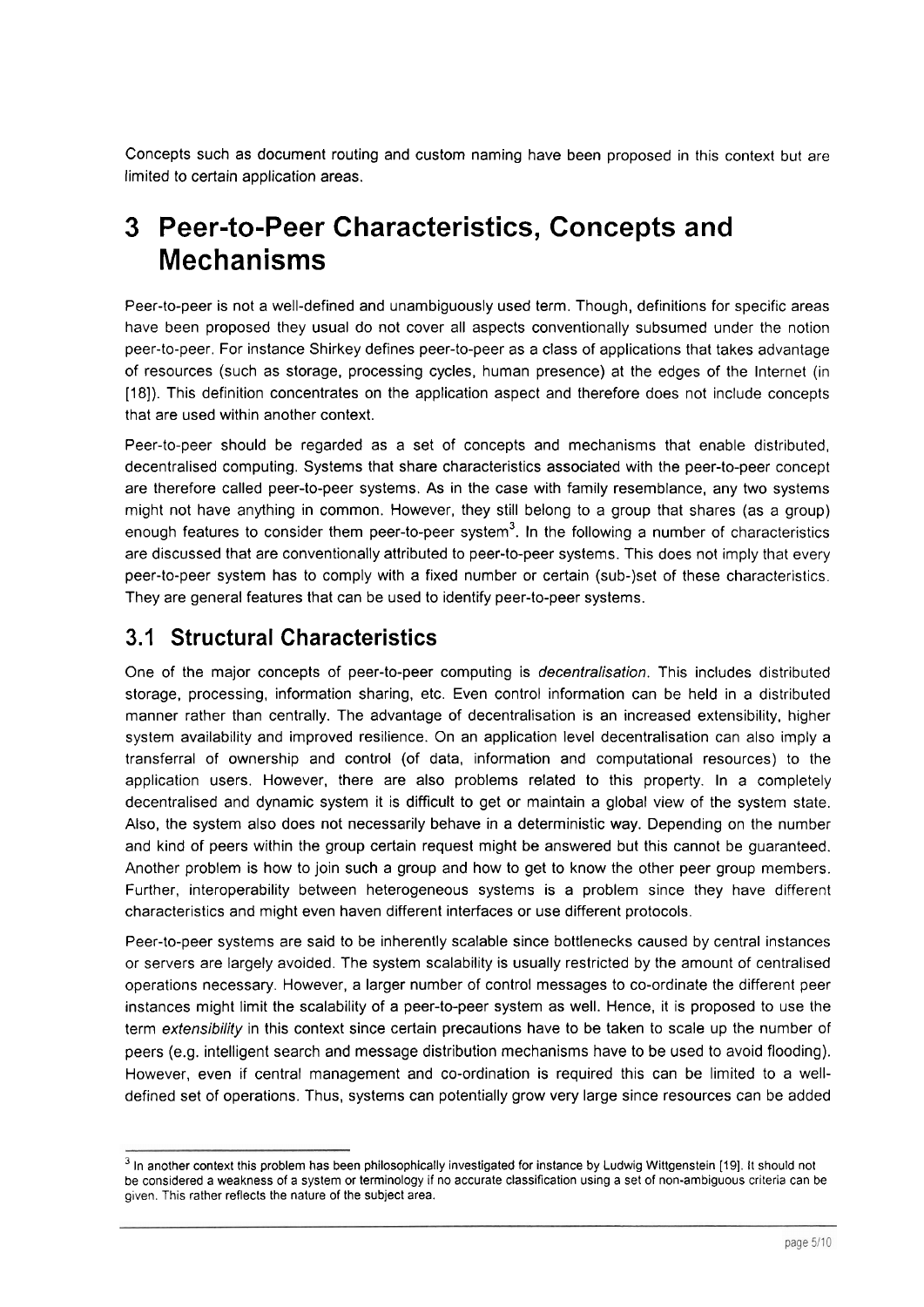almost indefinitely. Though, another issue here is that especially in heterogeneous systems no performance guarantees can be given since it is not known which instance is serving a request.

Peer-to-peer systems are self-organising in a sense that the different system components work together without any central management instance assigning roles and tasks. In this context the degree of organisation in a system increases without an increase of any external governance or system control. The system structure as well as the internal organisation of a peer-to-peer system is ideally built without external control or influence. In self-organised systems it is difficult to determine the system structure or predict the system behaviour as long as no system-wide, governing policies apply.

Because of their structure and organisation peer-to-peer systems are inherently fault-tolerant. Since there is no central point of failure they can easily compensate the loss of a peer or even a number of peers. With the loss of peers the system performance might decrease but as long as there is a sufficient number of peers in the system it should still be operational. However, in dynamic peer-topeer systems this also implies that there is a lack of consistency.

### **3.2 Operational Features**

Generally peer-to-peer services and systems are relying on the functions and tasks provided by the peers. The availability of peers can vary considerably; some might be there for long periods whereas others are present for a short time only. Hence peer-to-peer systems are of ad-hoc nature. This allows the creation of groups on request or when required. However, it also implies that tasks that require a stable execution environment have to deal with fluctuating resources such as sudden disconnects or additions to the system.

The performance of a peer-to-peer system is unpredictable. It depends on the resources (e.g. processing power and storage but also data) made available by the participating peers. Another resource type not (entirely) under the control of the peers is network bandwidth. The lack of bandwidth can decrease the overall performance of a peer-to-peer system considerably despite an abundance of all other resources required to compute a request.

There are a number of measures that can improve the performance of peer-to-peer systems. Data replication can be used to increase the availability of data. Using caching techniques reduces path lengths and hence the number of messages exchanged between peers. The more copies there are (especially if they are strategically located within the system) the higher is the availability and system performance. Apart from replicating data, processes and services can also be replicated in order to increase availability and thus system performance. Finally, intelligent routing and network organisation can help to decrease the number of messages and therefore increase (or more optimally utilise) the available bandwidth. This kind of optimisation also requires knowledge about application and user behaviour.

#### **3.3 Functional Characteristics**

In distributed systems a main goal is to provide transparency to the application or user. Forms of transparency include communication, location, access and replication transparency for data and information. Further, the concurrent access of systems by multiple users, and user and client mobility should be kept transparent. In connection with resilience failure transparency is also an issue. Finally, the scale of the system (as long as this does not determine some of its functionality) should be kept transparent to the user. Most peer-to-peer systems provide these forms of transparency utilising communication system, middleware, platform, programming language, and protocol features. Transparency shields the application and User from the details of the underlying system. However, some information about the system structure might be required at this level. For instance if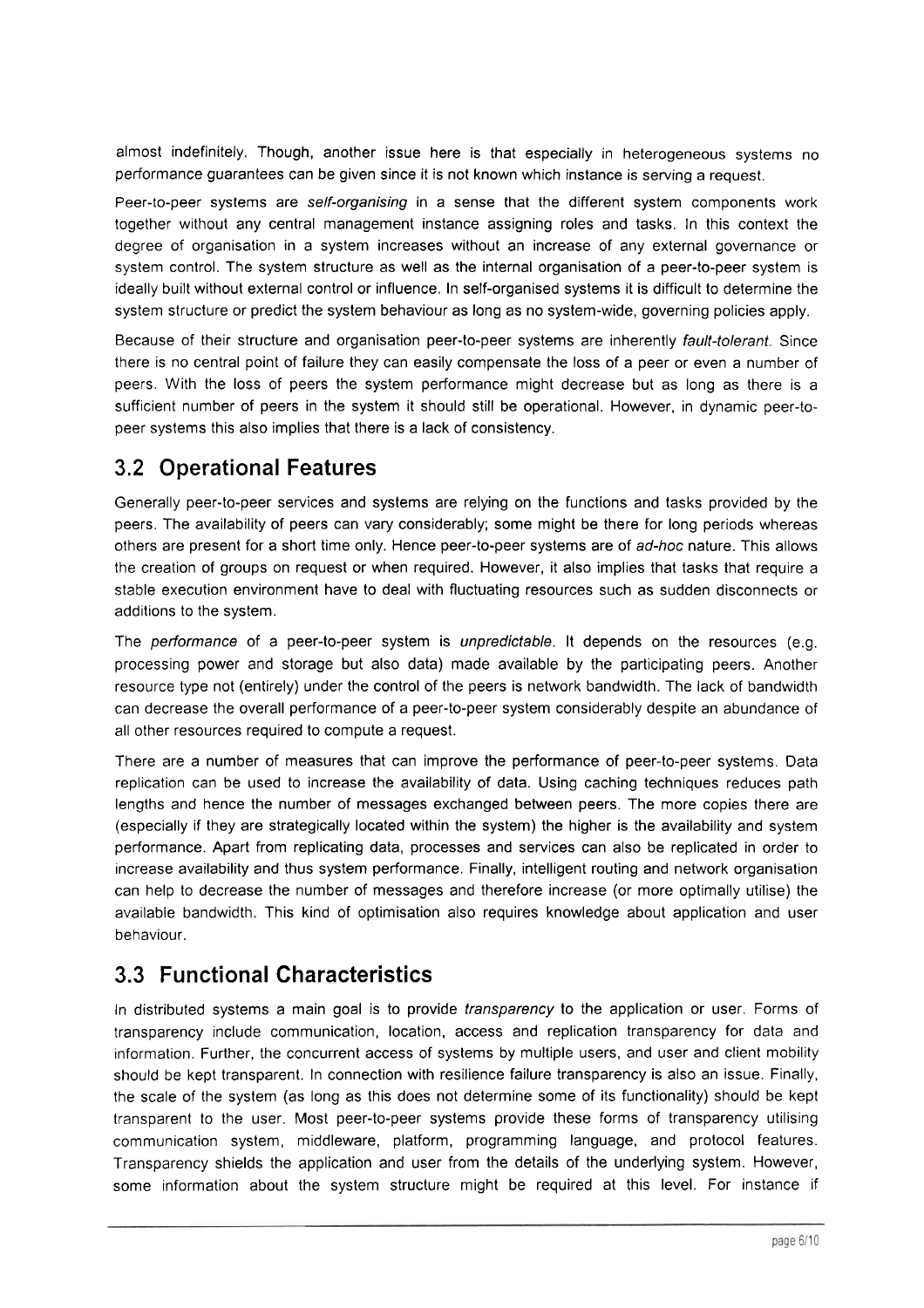performance issues arise for instance due to equipment characteristics, bandwidth or system load this information should be passed on to the upper layers.

#### **3.4 Protection and Security**

A number of security and protection issues are linked to peer-to-peer technology and applications. Traditional security mechanisms to protect data and systems such as firewalls cannot protect peer-to-Peer systems since they are essentially globally distributed. On the contrary, such mechanisms can inhibit peer-to-peer communication. Therefore new security concepts are required that protect systems from intruders and attacks while still allowing interaction and distributed processing in peer-to-peer systems. Data can be protected by the use of encryption schemes such as public-key-private-key encryption. In order to protect IPR (Intellectual Property Rights) while still allowing the public use of content, signatures can be added to the data (e.g. techniques such as watermarking and steganography). In a distributed computing environment code is executed on peer computers. On the one hand these computer systems have to be protected from malicious code that may corrupt the machine, on the other hand processing results and sensitive data being processed should be safe. There are a number of methods being developed to deal with these issues. For instance sandboxing, safe languages, proof carrying code and compilers that certify code to protect the host environment; and information flow theory and model checking to protect the data.

Other protection issues are related to privacy within a peer-to-peer system. Peer-to-peer systems are Open by nature. The authorship, the publisher and consumer interactions (such as storage of material and query for certain topics) should be protected. Systems can be classified according to the privacy they provide. These privacy classes include Absolute Privacy, Beyond Suspicion, Probable lnnocence and Probably Exposed [20]. There are a number of ways to protect the identity of participating entities. Multicasting and flooding can be used to protect the identity of a receiver/ requestor. Spoofing can be used to protect both, sender and receivers. A covered path can also be used in this context. Further, untraceable aliases can protect participants. Forcing data onto hosting nodes can protect publishers and authors (so called non-voluntary placement) [I]. Issues arising in this context are related to responsibility and liability when the origin of data and User interaction cannot be traced. Also, the reliability of any information or data is problematic. The later is addressed in some peer-to-peer systems by applying a reputation scheme.

Ownership is also an issue in the context of peer-to-peer systems. Costs for system maintenance, communication and storage are usually shared between the peers. Even the costs for content and information can be shared between the operators of the participating peer systems. While cost sharing is an advantage a new problem is who owns the system, the content stored on such a system and the results produced by for instance shared processing. So far peer-to-peer systems and the results they produce have been regarded as public domain goods and assets. This issue is also linked to responsibility and liability for the actions.

## **Peer-to-Peer Related lssues**

Peer-to-peer technology has a number of advantages over conventional client server systems. They are extensible and inherently fault tolerant. In the application context the potential of peer-to-peer systems to ensure user control, anonymity and privacy is important. This is possible since peering systems have a greater degree of autonomous control over their data and resources. However, there are also a number of issues that have not been resolved. There is for instance no global view at the system level and it is difficult to maintain a consistent system state. Some systems therefore have a central instance that manages the peers and imposes policies. However central control might not be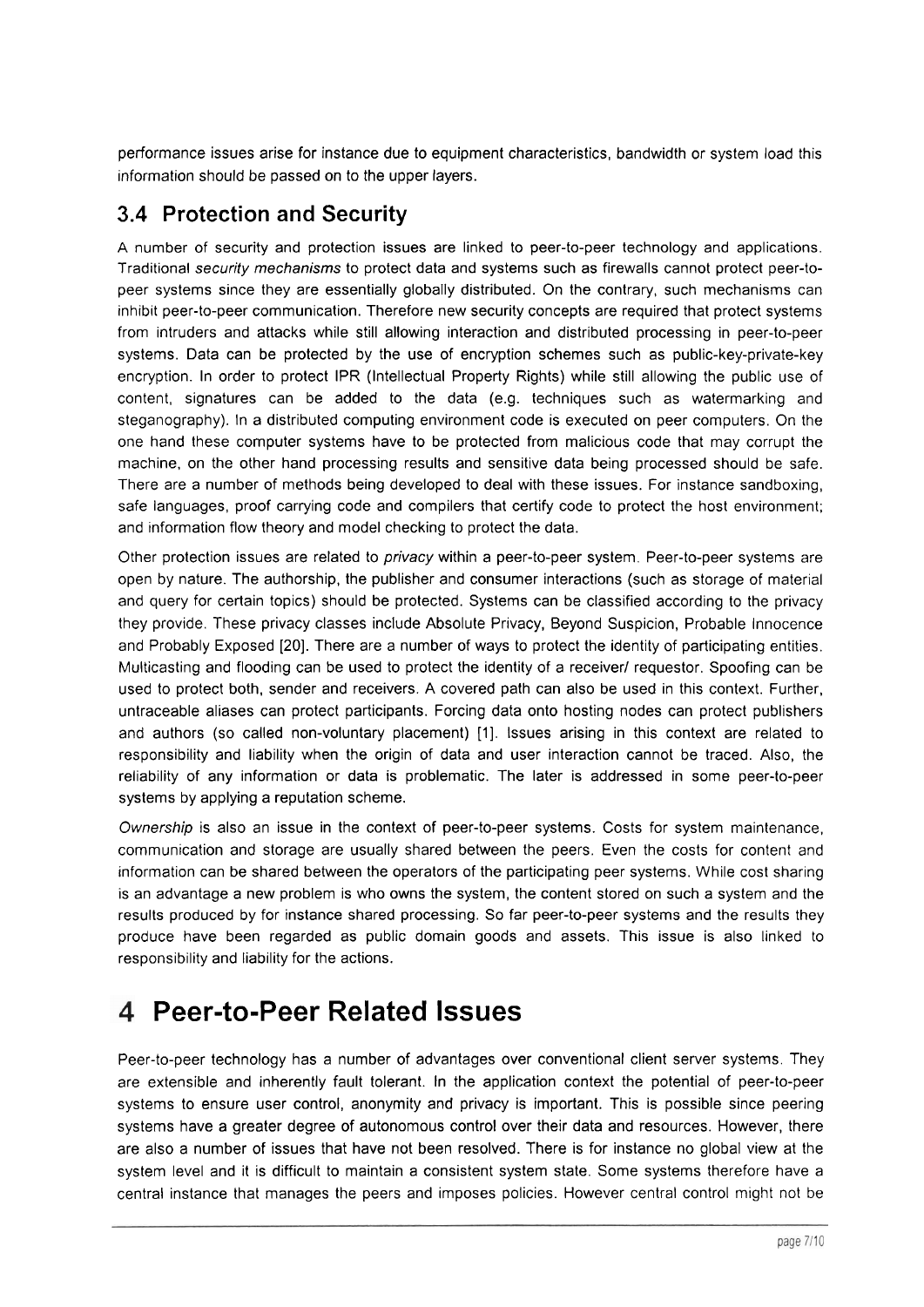required. In the communication domain the idea of maintaining a common state in a peer group by applying policies that govern and co-ordinate the behaviour of peer systems has been discussed [21]. This concept could be explored further for peer-to-peer systems that require a consistent state. Policies can also be extended to cover performance and QoS parameters. Hence it would be ensured that a minimal quality is available making the system more reliable and deterministic.

Addressing is a problem that affects peer-to-peer systems at all levels. At the communication layer concepts such as multicast and any-cast support the communication between peers to some extent. The identity of individual peers does not necessarily have to be disclosed in this context. At the application level other concepts such as document routing are used to find content. The addressing problem depends on the context and further work is required to find the best solution for a particular addressing problem.

Protection and security is another area that requires further research. Current security mechanisms such as firewalls very often inhibit the exchange between peer-to-peer systems. Nevertheless, new security concepts are required in the context of peer interaction, data exchange, and remote processing and program execution.

Issues at the application level are related to trust, responsibility and liability. Peer-to-peer applications can ensure a high degree of privacy and anonymity. If such a system is not policed anybody can do anything without the possibility to catch the offender. This also raises the question of who might be liable in the case serious offences. Certain mechanisms are required to protect peer-to-peer applications from offending Users. Concepts such as reputation mechanisms are being discussed in this context.

#### 5 **Conclusion**

The peer-to-peer concept has been around for some time. It became recently more popular by the advent of peer-to-peer applications for content and information sharing (e.g. Napster, Gnutella) and distributed processing and resource sharing (e.g. SETI@home). These applications exposed how many resources idle and unused computers currently waste. This has attracted considerable attention and it is thought that the potential of such systems is immense. However, it has to be distinguished between resource utilisation through such systems, and the actual technology and concepts that enable distributed computing in this context.

Peer-to-peer is a very heterogeneous work and research area. Peer-to-peer concepts can be found at the application layer, in distributed systems and within the communication sub-system. There are no major research or standardisation initiatives that look at all aspect related to peer-to-peer technology and computing. The major application areas for peer-to-peer methods and technologies are lnternet and Web based applications GlRD computing and distributed systems, data sharing, and collaboration. Peer-to-peer concepts are used because they increase scalability (when the known restrictions are taken into account), can improve performance and are inherently fault tolerant. Peer-to-peer systems are flexible and dynamic.

The term peer-to-peer is defined by its usage in different contexts and no formal definition exists. The application areas of peer-to-peer concepts are also too heterogeneous to clearly define a fixed set of attributes peer-to-peer systems have to adhere to. However, there are a number of characteristics many peer-to-peer systems share to realise the advantages of peer-to-peer computing. Hence they are characterised by how many of them they implement rather than by a specific well defined (sub-)set.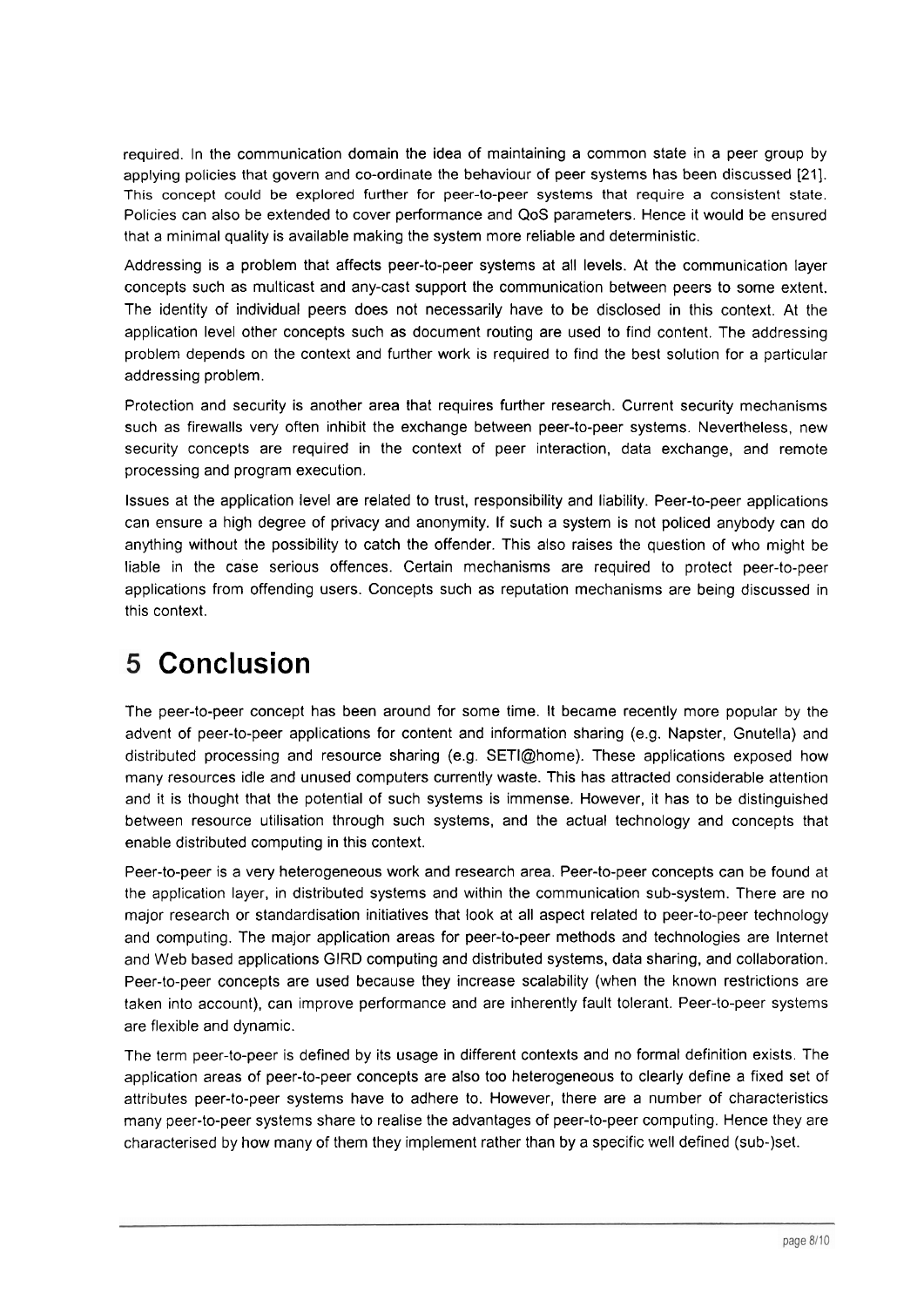### **References**

- [I] D. Milojicic, V. Kalogeraki, R. Lukose, K. Nagaraja, J. Pruyne, B. Richard, S. Rollins, Z. Xu: "Peerto-Peer Computing", hp Technical Report, 2002.
- [2] D. Liben-Nowell, H. Balakrishnan: "Observations on the dynamic Evolution of Peer-to-Peer Networks", Proceedings of the 1<sup>st</sup> International Workshop on Peer-to-Peer Systems, Cambridge, USA. 2002.
- [3] Open Napster Project, "Open Napster Messages", http://openap.sourceforge.net, 2000.
- [4] F. Kileng: "Peer-to-Peer File Sharing Technologies: Napster, Gnutella and Beyond", Technical Report, 18/ 2001 Telenor, http://www.telenor.no/fou/publisering/Rapp01/R18 2001 .PDF, 2002.
- [5] MetaMachin, "eDonkey2000", http://www.edonkey2000.com/, 2002.
- [6] K. Kant, R. lyer, V. Tewari, "On the Potential of Peer-to-Peer Computing: Classification and Evaluation", http://kkant.ccwebhost.com/download.htm, 2002
- [7] E. Adar, B. Hubermann, "Free Riding on Gnutellas", First Monday Peer-Reviewed Journal on the Internet, http://www.firtsmonday.dk/issues/issue5\_10/adar/index.html, 2000
- [8] MojoTainment, "MojoNation Web Site", http://www.mojotainment.com/mojonation/index.html, 2002.
- [9] O. Heckmann, J. Schmitt, R. Steinmetz: "Peer-to-Peer Tauschbörsen Eine Protokollübersicht", to apper in Zeitschrift für Wirtschaftsinformatik, July 2003.
- [10] P. Leigh, D. Benyola: "Future Developments in Per Networking", Equity Research, White Paper, Raymond James & Associates, 2001.
- [I 1]A. Mauthe: "Multimedia Multipeer Communications", PhD Thesis, Lancaster University, 1998.
- [I21 Institute of Electrical and Electronics Engineers, IEEE: "IEEE Standard Computer Dictionary: A Compilation of IEEE Standard Computer Glossaries", IEEE, New York, USA, 1990.
- [13] SETI@home Web Site: "SETI@home The Search for Extraterrestrial Intelligence" University of Berkeley, http://setiathome.ssI.berkeley.edu/, 2002.
- [I41 K. Skawinski: "IT & SETI: The Role of Computer Technology in the Search for Extraterrestrial Intelligence", California Computer News, 2002.
- [15] SUN Microsystems: "Project JXTA" Web Site, http://wwws.sun.com/software/jxta/, 2002.
- [16] J. Gradecki: "Mastering JXTA Building JAVA Peer-to-Peer Applications" Wiley Publishing Inc., USA, 2002.
- [17] Microsoft Corporation: "Microsoft .NET Homepage" Web Site, http://www.microsoft.com/net/, 2002.
- [18] A. Oram: "Peer-to-Peer Harnessing the Power of Dsiruptive Technologies", O' Reilly & Assoc., 2001.
- [19] L. Wittgenstein: "Philosophical Investigations", first published in Cambridge, UK, 1953.
- [20] M. Reiter, A. Rubin: "Crows: Anonymity for Web Transactions", ACM Transaction on Information and System Security, 1998.
- [21]A. Mauthe, J. F. d. Rezende, D. Hutchison, "N2N Connection Service: A Multipeer Service for Distributed Multimedia Applications", Expert Contribution to ISO SC6IWG4, ref-no. ISO SC6lWG4 4G11. 1996.